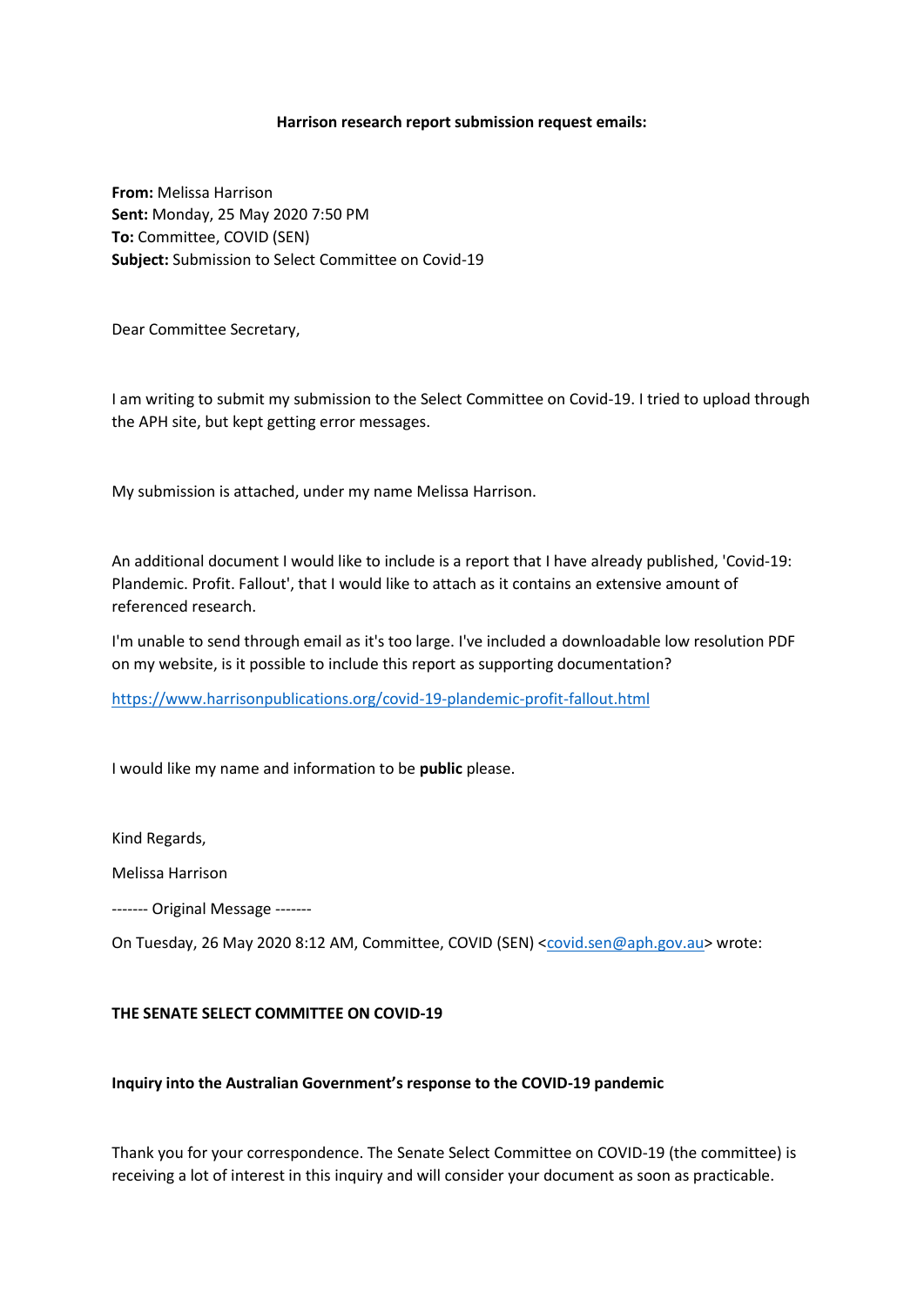Please note that all documents sent to the inquiry become committee documents on receipt, and are only made public following a decision of the committee. It is the committee's responsibility to make a decision as to whether or not to publish a submission.

The processing and publishing of submissions is not an automated process and may take some time (ranging from days to weeks). The committee appreciates the patience of submitters on this matter.

If your submission is accepted as a public document by the committee, it is published on the committee's [website](https://www.aph.gov.au/Parliamentary_Business/Committees/Senate/COVID-19/COVID19) under the submitter's name (with their signature and/or contact details removed). This means that your submission, as a public document, will be searchable on the internet.

Please advise the secretariat immediately if you want your submission to remain confidential.

## **Requests for confidentiality**

If you would like the committee to consider receiving your submission as confidential, please provide a short covering letter to the submission which outlines the reasons for your request. The committee will give sympathetic consideration to requests for confidentiality, but cannot make promises in advance.

It is the usual practice of Senate committees to make public submissions received during the course of an inquiry. For this reason, it would be preferred that, if possible, confidential information is restricted to an attachment or an appendix so that the body of your submission could be made public.

Please contact the committee secretariat if you require further advice on confidential evidence

#### **Parliamentary privilege**

Submissions are protected by parliamentary privilege. This means that what you say in the submission cannot be used in court against you or anyone else. It is an offence for anyone to harass or discriminate against you because you have made a submission. Further information about parliamentary privilege is available from Senate Brief No. 11 – [Parliamentary Privilege](http://www.aph.gov.au/About_Parliament/Senate/Powers_practice_n_procedures/Senate_Briefs/Brief11) on the Australian Parliament website.

Should you have any queries regarding this correspondence, please contact the secretariat on (02) 6277 3892, or by emailin[g covid.sen@aph.gov.au.](covid.sen@aph.gov.au)